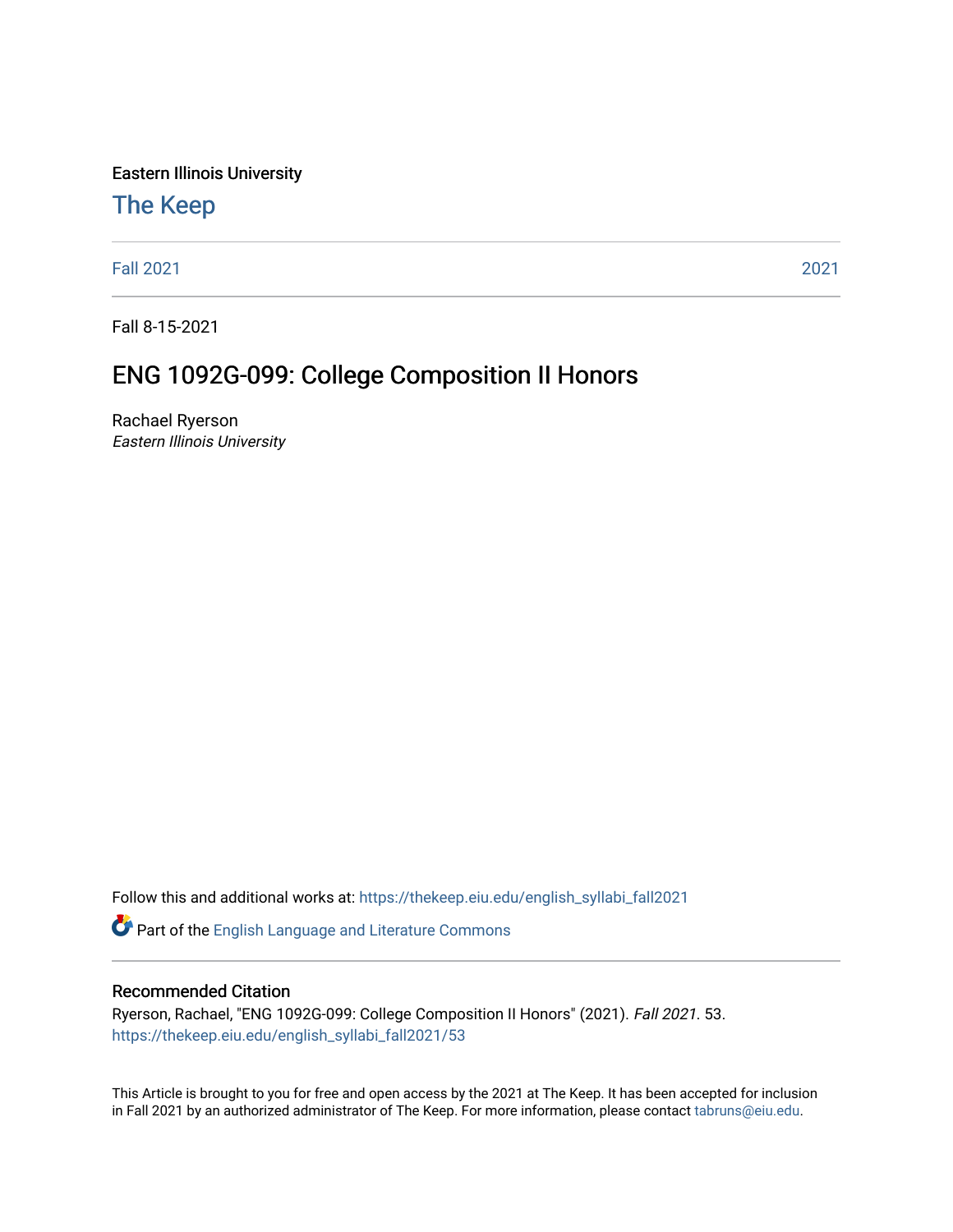# ENG 1092G-99 || Composition II—Honors

**Instructor**: Dr. Rachael Ryerson **Physical Office**: Coleman 3040 

**Email**: raryerson@eiu.edu **Class Meetings:** Coleman 3140, T/TH 9:30-10:45

**Office Hours** (held both physically and virtually):

- $\Diamond$  Tuesdays, 11 am-12 pm,
- à Wednesdays, 12 pm-1 pm &
- $\Diamond$  Thursdays, 11 am-12 pm, or by appt

# **Virtual Office Hours Zoom Link:**

https://eiu.zoom.us/j/92255816511?pwd=aDlhYW9BaElWVXNRMCtmanlzOW9Hdz09

Meeting ID: 922 5581 6511 Passcode: 419568 

# $\triangle$  **COURSE DESCRIPTION**

In *ENG 1092G-99: Composition II,* you will focus on argumentation and the critical inquiry and use of sources and arguments. Course work entails analyzing others' arguments and writing a variety of well-researched and ethically responsible arguments. Students gain further practice finding relevant information from a variety of sources and evaluating, synthesizing, and presenting that information. In our class specifically, you will develop your critical thinking and analysis skills, along with developing your ability to analyze and compose multimodal texts. Multimodal simply means the text includes more than one mode of communication (like a webpage that includes text, links, images, and more). You will begin by analyzing arguments, both written and multimodal, as the first steps of a semester-long researched argument project on a social issue, be it local, national, or global. The research project will be a scaffolded, multi-step process and culminate in a multimodal project of your own design/choice.

# L **COURSE OBJECTIVES**

After the successful completion of this course, students will be able to:

- 1. Apply the principles of argument-claims, reasons, evidence, assumptions, counterarguments, and counter-argumentation-in written documents.
- 2. Produce cogent written arguments that consider ideas, issues, problems, and evidence from multiple perspectives.
- 3. Evaluate primary and secondary source evidence, including quantitative data, to determine its credibility, appropriateness, and relevance.
- 4. Integrate sources ethically, appropriately, and consistently in written documents
- 5. Use data and create graphical elements in their writing.
- 6. Recognize how to transfer their writing processes, understanding of rhetorical principles, genre awareness, understanding of argumentative principles, and the research process to other writing situations.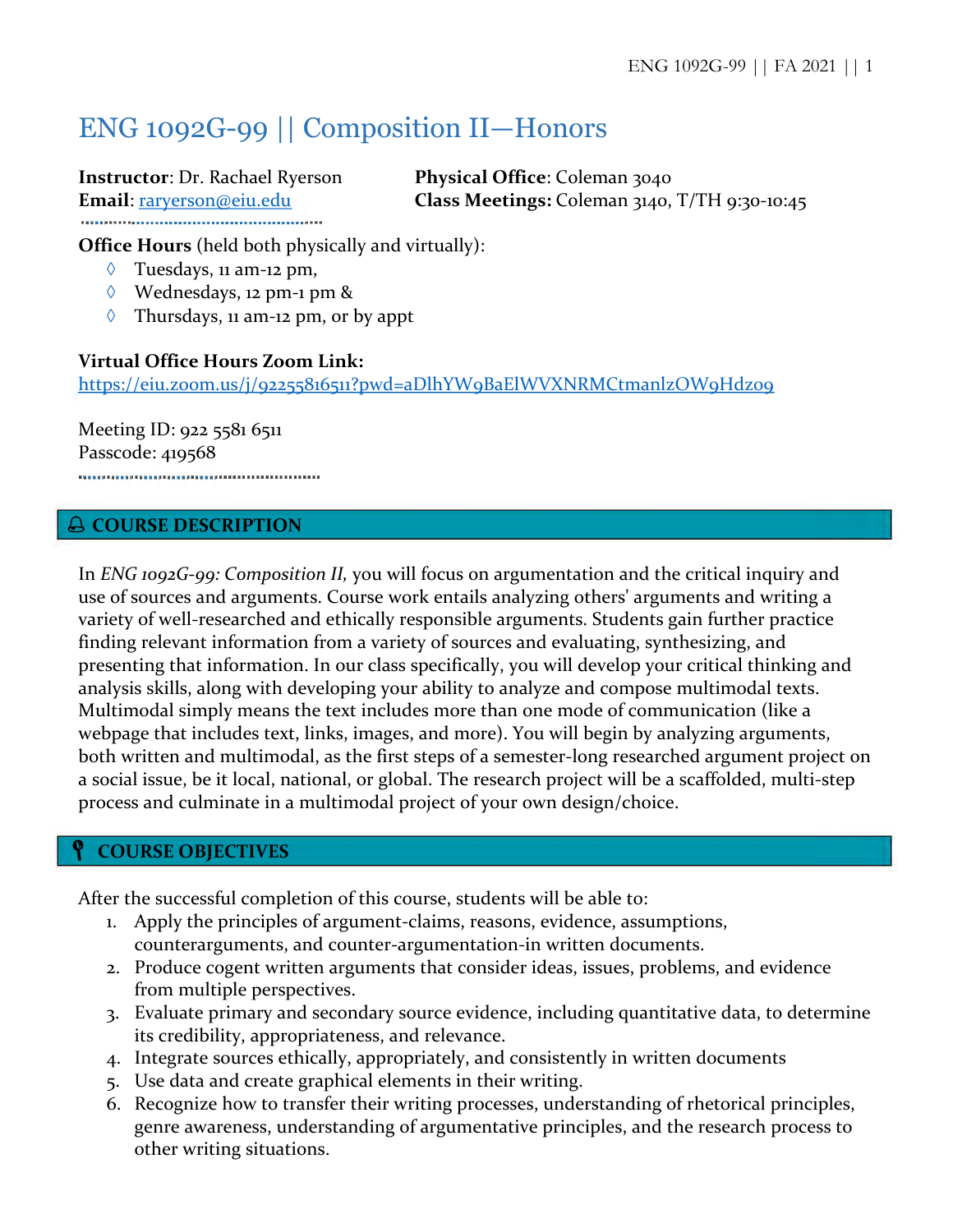- 7. Craft arguments in different modalities (e.g. through visuals and oral presentation).
- 8. Craft purposeful adequately developed paragraphs and sentences that are direct, economical, free of ambiguity, and structurally appropriate for the content and audience.
- 9. Revise documents by participating in peer review workshops and writing conferences in order to create possible products for inclusion in their electronic writing portfolio.
- 10. Understand the role that argumentation and digital/media literacy has in civic engagement.

# & **REQUIRED TEXTS & MATERIALS**

- Ø Rottenberg, Annette T., and Donna Haisty Winchell. *Elements of Argument: A Text and Reader*, 13th Ed. Bedford/St. Martins, 2021.
- Ø Supplemental Readings/Handouts (on D2L)
- Ø Reliable access to a working computer with Microsoft Word, which you can get for free at EIU through Office 365.

# **ATTENDANCE POLICY**

You are allowed a maximum of **four (4) absences this semester** before your overall grade is negatively impacted. Starting with the fifth absence, your final grade will drop by 1/3rd a letter grade for each additional absence. If there are extenuating circumstances that will affect your attendance, it is your responsibility to discuss these with me in advance of the absence to determine a plan to make-up class work, or to request an extension. I will not retroactively grant extensions on missed assignments.

# **OFFICE HOURS**

My office hours will take place both physically and virtually this semester. Office hours are a chance for you to get help on coursework; go over material covered in class; talk about connections between class material and your other academic work; and so on. **I strongly encourage you to take advantage of this time.** 

If you would like to stop by and chat face-to-face, I will be in **Coleman 3040**. If you would prefer to chat online, follow the Zoom information provided at the top of this syllabus. The link information will also be provided on D2L.

# \$ **GENERAL COURSE POLICIES**

- **Email/LMS:** You have the responsibility check your school email and your D2L account regularly for important course communication.
- **Communication:** It is your responsibility to communicate with me when you have questions or concerns. Communication with me should be timely and respectful. I am available inperson and digitally—use communication with me as a resource.
- § **Public writing:** Submit work that you are comfortable with peers reading. All **major essays** are public.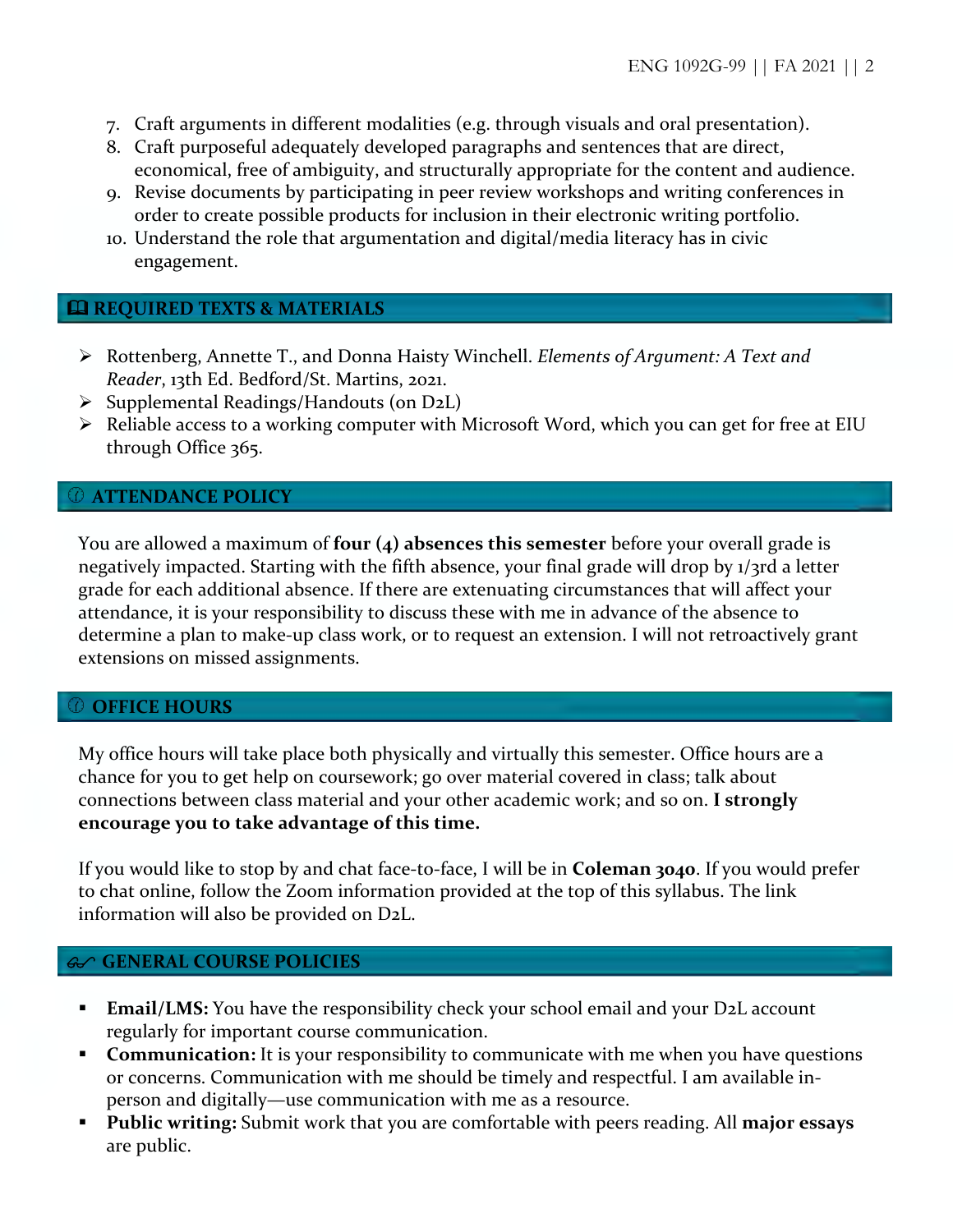- **Tracking:** Track your missed work and major/minor obligations. It is your responsibility to understand the grading system and to keep up with the course schedule. Ask early and often if something is unclear about this.
- **•** Self-advocacy: As a college student, you must develop your ability to advocate for your needs. You have the responsibility to identify barriers prohibiting your full classroom participation and engage productively with me and the other members of the classroom to remedy the issue.

# ! **COURSEWORK**

| Major                                     | Unit 1:<br><b>Argument Analysis</b><br>(Written &<br>Multimodal)                                                                                                                                                                                                                                                                                                                                                                                                   | <b>Unit 2: Research</b><br><b>Annotated</b><br><b>Bibliography &amp;</b><br><b>Synthesis Project</b> | Unit 3: Multimodal<br><b>Argument Project</b>                                     | Unit 4: Final<br><b>Reflection Project</b>                                          |  |
|-------------------------------------------|--------------------------------------------------------------------------------------------------------------------------------------------------------------------------------------------------------------------------------------------------------------------------------------------------------------------------------------------------------------------------------------------------------------------------------------------------------------------|------------------------------------------------------------------------------------------------------|-----------------------------------------------------------------------------------|-------------------------------------------------------------------------------------|--|
| <b>Assignments</b>                        | To receive credit for the major projects you will need to complete each step of the process<br>on time, according to specifications, and with your best effort. All the major assignments<br>include a detailed rubric of expectations for the projects.                                                                                                                                                                                                           |                                                                                                      |                                                                                   |                                                                                     |  |
| <b>Minor</b><br><b>Assignments</b>        | Minor assignments include discussion board posts, reading journals, process work, peer<br>review, group work, and other activities. All assignment prompts will be posted on D2L.                                                                                                                                                                                                                                                                                  |                                                                                                      |                                                                                   |                                                                                     |  |
| <b>Turning in</b><br><b>Assignments</b>   | You will turn all your major essays, the process work for those essays, and all other minor<br>assignments through our D2L site. An assignment that is due will be in the weekly module<br>for the which it is due. For example, the prompt for your DB #1 can be found in the Week #2<br>D2L folder. You should ALWAYS turn in your essays as Word Documents (.doc or .docx),<br>not as .rtf, .pages, or PDF files.                                               |                                                                                                      |                                                                                   |                                                                                     |  |
| <b>Participation</b><br><b>Attendance</b> | Check D2L and your Panthermail<br>➤<br>frequently.<br>Participate in class activities and<br>$\blacktriangleright$<br>contribute to discussions<br>Give your best effort for all work<br>$\blacktriangleright$                                                                                                                                                                                                                                                     |                                                                                                      | ➤<br>work<br>Respect all members of the class at all<br>➤<br>times<br>and respect | Contribute to in-class meetings and group<br>Respond to peer's work with engagement |  |
| <b>Conferences</b>                        | Over the course of the semester, you will participate in <b>two</b> one-on-one conferences with<br>me. These conferences are meant to provide clarity and assistance with your major projects<br>and other course requirements. These conferences are required and count towards your<br>final grade. To attend your conference, click on my virtual office hours Zoom link (at the<br>beginning of the syllabus), or you may attend your conference face-to-face. |                                                                                                      |                                                                                   |                                                                                     |  |

| $\checkmark$ GRADING SCALE |  |
|----------------------------|--|
|                            |  |

| A $93 - 100\%$ | B- $80 - 81\%$ | D+ $68 - 69\%$ |
|----------------|----------------|----------------|
| A- $90 - 92\%$ | $C+ 78-79\%$   | D $62 - 67\%$  |
| $B+ 88-89%$    | C $72 - 77\%$  | D- $60 - 61\%$ |
| B $82 - 87\%$  | $C-70-71%$     | F $o - 59\%$   |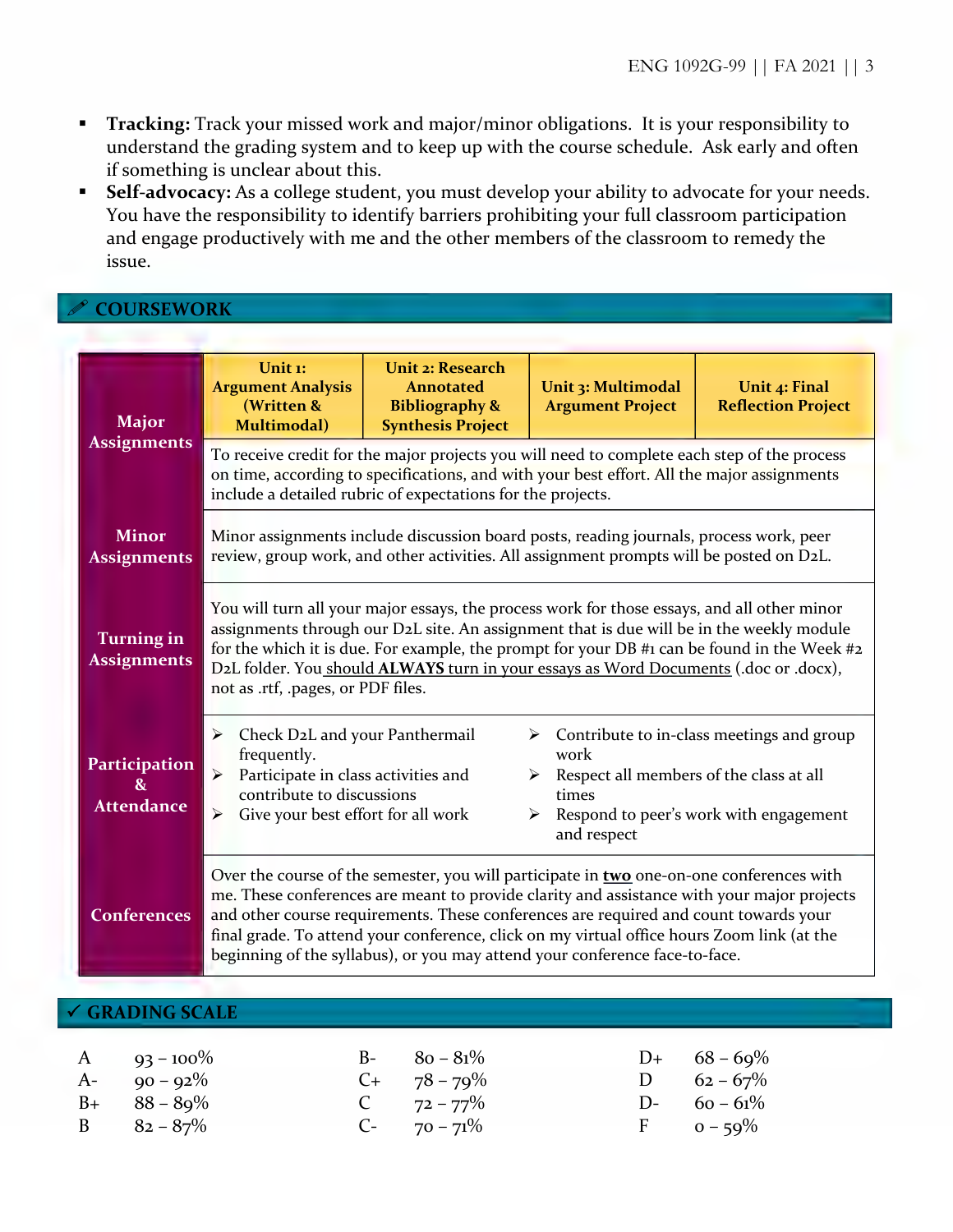- **A = Outstanding:** Exceeded expectations for all class assignments.
- **B = Good:** Exceeded expectations for some class assignments.
- **C = Acceptable:** Met expectations for class assignments.
- **D = Unacceptable:** Did not meet expectations for some class assignments.
- **F = Failing:** Did not meet expectations for many class assignments.

#### **& EVALUATION**

Ñ

Assignments are graded on a **point system**. Your final grade will be based on 1220 points, which will include:

| <b>Major Projects</b>                           |                          |
|-------------------------------------------------|--------------------------|
| Project #1, Pt. 1: Written Argument Analysis    | 75 pts                   |
| Project #1, Pt. 2: Multimodal Argument Analysis | 55 pts                   |
| Project #2: Annotated Bib + Synthesis           | 150 pts                  |
| Project #3: Multimodal Argument Project         | 100 pts                  |
| Project #4: Final Reflection Letter             | 50 pts                   |
|                                                 |                          |
| <b>Minor Assignments &amp; Process Work</b>     |                          |
| Rough Drafts (x5)                               | $75$ pts $(15$ pts each) |
| Peer Review (x4)                                | 80 pts (20 pts each)     |
| Group Workshop Peer Review (x1)                 | 20 pts                   |
| Major Project Worksheets (x3)                   | $75$ pts $(25$ pts each) |
| P#3 Project Proposal & Design Plan              | 25 pts                   |
| Major Project Revision Write-Ups (x4)           | 40 pts (10 pts each)     |
| Major Project Reflections (x4)                  | 80 pts (20 pts each)     |
| <b>MM</b> Presentation                          | 35 pts                   |
| <b>Discussion Boards &amp; Reading Journals</b> |                          |
| Discussion Board Posts (x6)                     | 120 pts (20 pts each)    |
| Reading Journals $(x7)$                         | 140 pts (20 pts each)    |
| <b>Participation/Other</b>                      |                          |
| Conferences (x2)                                | 40 pts                   |
| Participation                                   | 100 pts                  |
| <b>Totals</b>                                   |                          |
| <b>Major Projects</b>                           | 430 pts                  |
| <b>Minor Assignments</b>                        | 430 pts                  |
| Discussion Board Posts & Reading Journals       | 260 pts                  |
| Participation                                   | 100 pts                  |
| Total                                           | 1220 pts                 |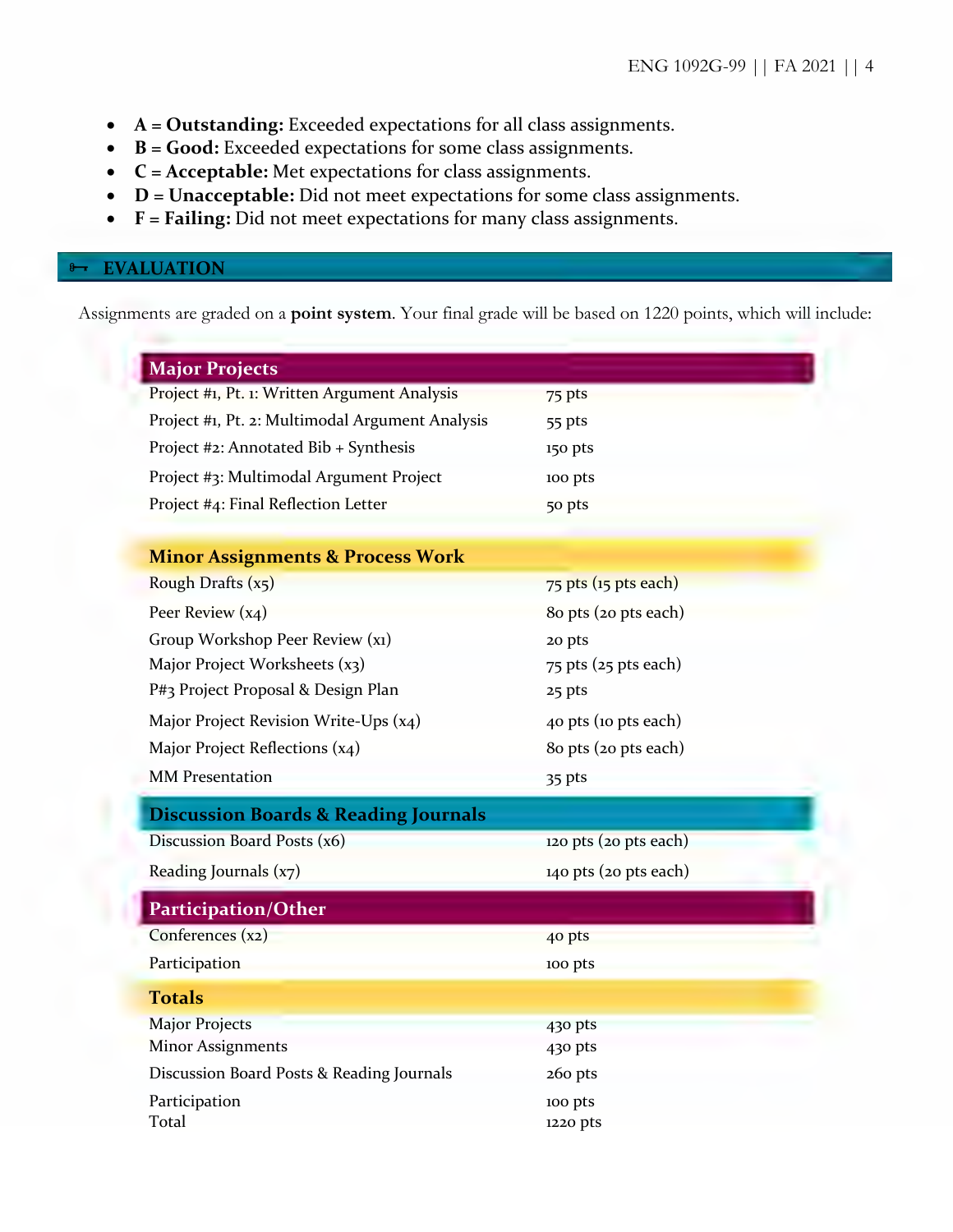#### **8 LATE WORK POLICY**

All work or drafts must be turned in electronically on the date due as specified on the course schedule. Any work submitted late **will not be accepted** and will receive a zero. Because circumstances sometimes prohibit the timely completion of work, **each student is allowed one (1) homework pass per semester without consequences to your grade.** If you are having trouble with an assignment or struggling to meet a deadline, do not hesitate to contact me or chat with me during my office hours. I would be more than happy to work with you.

#### 8 **D2L & ZOOM**

We will be using a Learning Management System –Desire to Learn (D2L)—to make the most of our class experience. You are expected to access to D2L, and there you will find all course materials, aside from your textbooks. You will also turn in all assignments through D2L.

To meet with me in office hours, you will need to access Zoom. I provide the link at the top of the syllabus, and you don't need an account on Zoom to use it. Keep in mind, however, that if we shift our class online due to the pandemic, we will use Zoom to have online class meetings.

#### Û **COVID-19 POLICY**

The University is asking all of us to take precautions to prevent the spread of COVID-19. EIU's policy is intended to protect all of us on campus, as well as the community, your roommates, and loved ones at home. **All students, regardless of vaccination status, are required to wear face coverings during class.** Students may sit in any classroom seat where they are most comfortable. All reasonable efforts will be made to provide modifications to classroom seating arrangements if needed; however, this may not be possible in all situations. Students should not attend class if they are ill and should consult the student health clinic if they have any COVID-19 like symptoms.

EIU's COVID-19 campus practices including face coverings, when and where required, avoiding campus if sick, sanitizing surfaces, social distancing, and hand washing all of which are based on the best available public health guidance. Everyone in the campus community is responsible for following practices that reduce risk. If you have a health condition that may require a potential classroom accommodation or variation from current EIU COVID-19 policy, please contact Student Disability Services (studentdisability@eiu.edu or  $581-6583$ ) to determine what options may be available based on current CDC guidance. If you are unable to follow EIU's COVID-19 guidelines, you may be asked to leave class or office hours as compliance with public health guidance is essential.

Accommodations for instruction and make-up work will be made for students with documented medical absences according to IGP #43  $[$  https://castle.eiu.edu/auditing/043.php  $]$ . To view the latest EIU COVID-19 related information and any policy updates, please visit https://www.eiu.edu/covid/.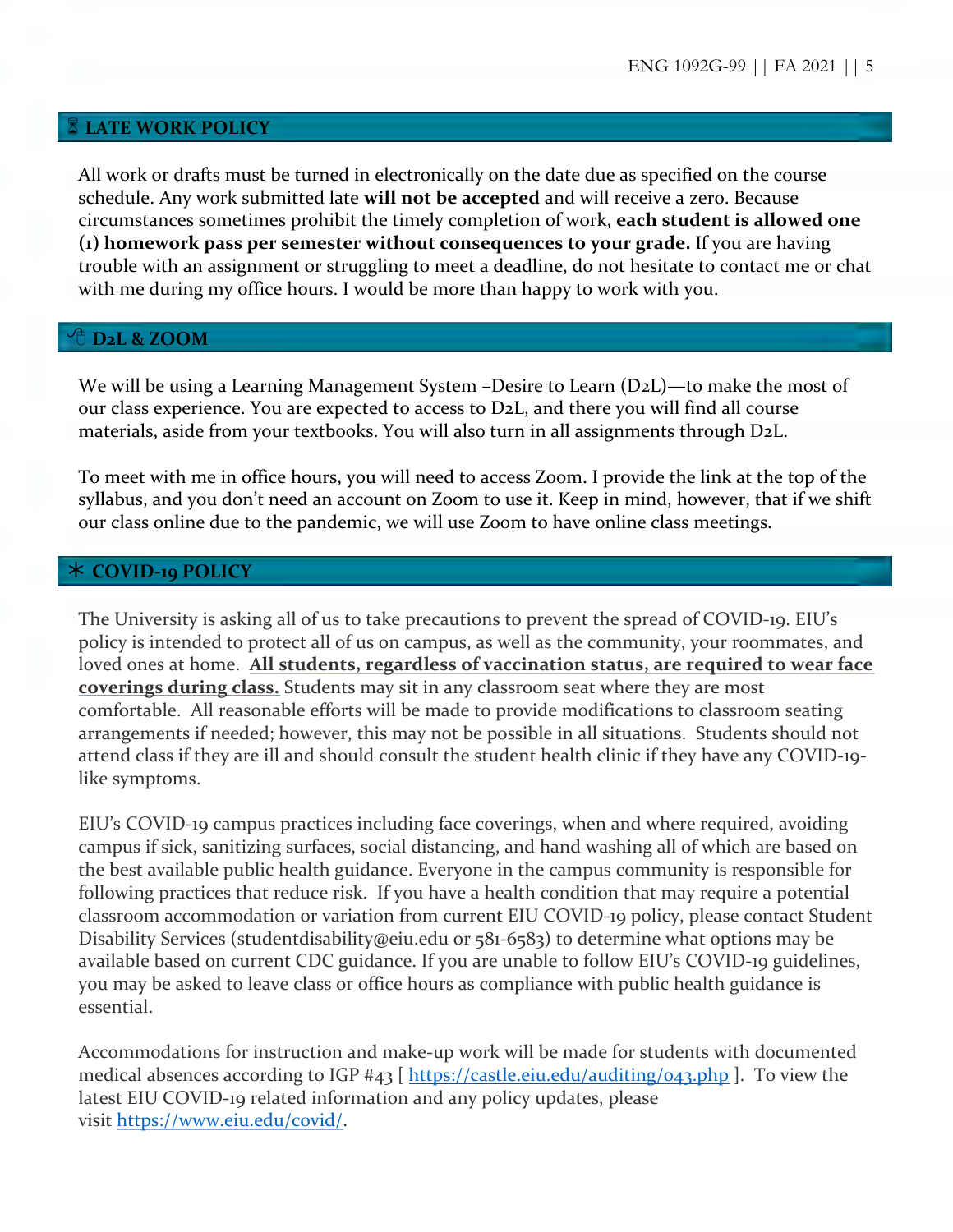## & **ACADEMIC INTEGRITY POLICY**

**EIU Statement**: "Students are expected to maintain principles of academic integrity and conduct as defined in EIU's Code of Conduct (http://www.eiu.edu/judicial/studentconductcode.php). Violations will be reported to the Office of Student Standards."

**English Department Statement**: "Any teacher who discovers an act of plagiarism—"The appropriation or imitation of the language, ideas, and/or thoughts of another author, and representation of them as one's own original work" (Random House Dictionary of the English Language)—has the right and responsibility to impose upon the guilty student an appropriate penalty, up to and including immediate assignments of a grade of F for the assigned essay and a grade of F for the course, and to report the incident to the Office of Student Standards. Respect for the work of others should encompass all formats, including print, electronic, and oral sources."

#### q **ACCESSIBILITY & INCLUSIVE LEARNING**

EIU Statement: If you are a student with a documented disability in need of accommodations to fully participate in this class, please contact the Office of Student Disability Services (OSDS). All accommodations must be approved through OSDS. Please stop by McAfee Gym, Room 1210, or call 217-581-6583 to make an appointment.

Your success in this class is important to me. We will all need accommodations because we all learn differently. If there are aspects of this course that prevent you from learning or exclude you, please let me know as soon as possible. Together we'll develop strategies to meet both your needs and the requirements of the course. I encourage you to visit the Student Disability Services office to determine how you could improve your learning as well. If you need official accommodations, you have a right to have these met.

However, even if you don't have "proper' documentation but need an accommodation, please feel free to reach out to me; I know that for a variety of reasons some people avoid documenting their disability/disabilities with Student Disability Services, so I extend this offer to approach me about an accommodation without having documentation. If you want to register your disability with the university and haven't done so, please contact Student Disability Services at 217-581-6583.

#### **STUDENT SUCCESS CENTER**

**EIU Statement**: "Students who are having difficulty achieving their academic goals are encouraged to contact the Student Success Center (www.eiu.edu/~success) for assistance with time management, test taking, note taking, avoiding procrastination, setting goals, and other skills to support academic achievement. The Student Success Center provides individualized consultations. To make an appointment, call 217-581-6696, or go to McAfee Gym, Room 1301."

#### ^ **EXPECTATIONS/CLASSROOM CONDUCT**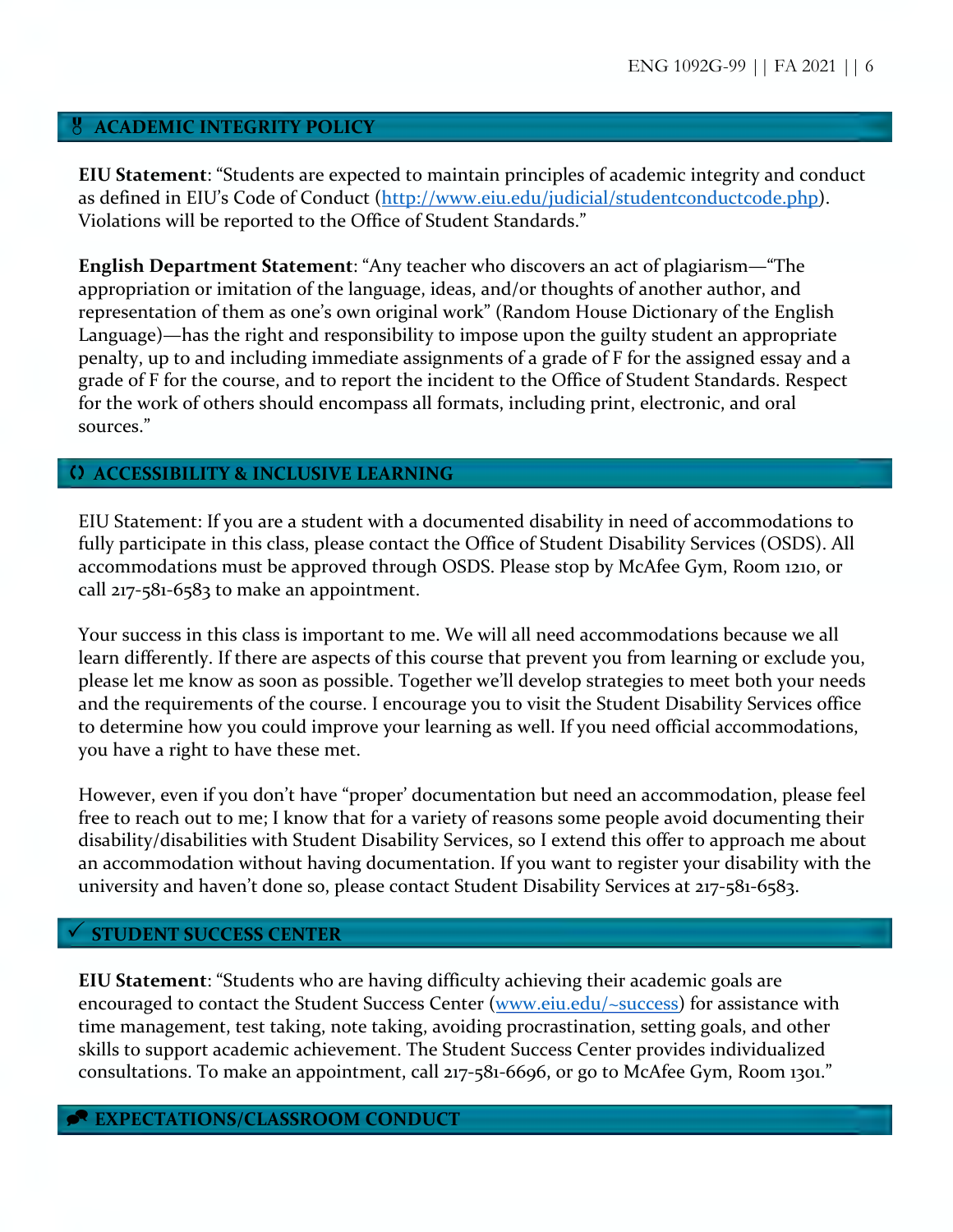You are expected to participate in class with a positive attitude and open mind. You are expected to be respectful towards both your instructor and your classmates. Please refrain from flaming or targeting individuals on the discussion boards. If you are openly hostile or overtly negative, you will be asked to leave class. Additionally, language that is racist, sexist, homophobic, transphobic, ableist, or any other negative communication harmful to an individual or group **will not be tolerated**. This class will be heavily based on discussion and participation.

In order for this class to work effectively, you must treat your fellow students with respect and understanding. Remember to be courteous to others and not to generalize groups of people if you are talking about your own opinions and experiences. If you feel uncomfortable in class or notice any issues, please feel free to discuss this with me one-on-one during my office hours.

## $\blacksquare$  STUDENT RESOURCES

## **Writing Center**

EIU's writing center can be found at 3110 Coleman Hall, and this fall, they will be offering **face-toface consulting sessions on weekdays and online sessions evenings and Sundays**. Students will be able to book either a face-to-face or online appointment through the Writing Center website (**www.eiu.edu/writing**). I strongly encourage you to use this free resource, as they can help you at any stage of the writing process.

**Health and Counseling Services**  Medical Clinic-Eastern Illinois University Human Services Building 600 Lincoln Avenue Charleston, IL 61920 217-581-3013 health@eiu.edu

For mental health emergencies, contact the Counseling Clinic at 217-581-3413

**Student Disability Services**  McAfee Gym, Room 1210 217-581-6583 studentdisability@eiu.edu

## **Authoring Software**

Microsoft Office Office 365 ProPlus is available at no charge to EIU students, and if you do not already have this software on the tech you will be using for class, you can find it here: https://www.eiu.edu/panthertech/software.php

## **EIU Campus Technology Support**

Campus Technology Support is available both in person and online, and their info is as follows:

Student Services Building - 3040 Phone: (217) 581-4357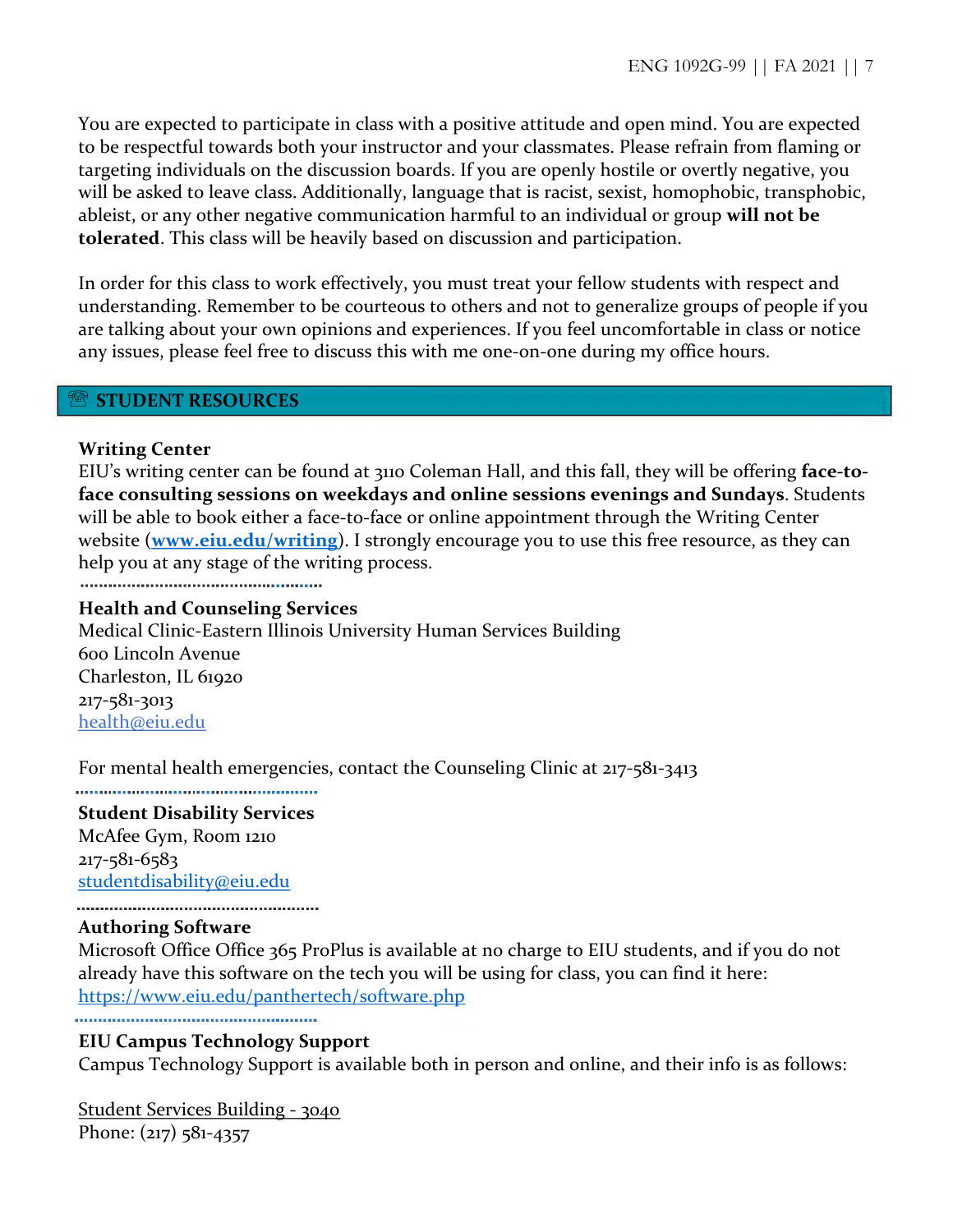Twitter: @EIU\_ITS Email: support@eiu.edu

**Support Hours** M-F: 7:00am - 4:30pm

Live Chat can be found in the bottom right-hand corner of their page: https://www.eiu.edu/panthertech/index.php

# x **SEXUAL VIOLENCE MISCONDUCT**

Eastern Illinois University prohibits sexual misconduct, relationship violence, and stalking in any of its employment situations or educational programs and activities. As indicated here, https://www.eiu.edu/mandatedinformation/assault.php, Sexual assault, abuse or other sexual misconduct including domestic violence, dating violence, and stalking is prohibited and will not be tolerated. The University continually endeavors to prevent sexual assault by providing training and educational materials to all students and employees, and by thoroughly investigating complaints of assault. Sexual assault is a crime and complaints will receive serious and immediate action. Once a complaint is received, the first step taken by the University personnel will be to ensure that the complainant is safe and protected from harm. The University understands that a complainant may need a support person to accompany them on campus and students and employees will be provided with contact information with various on-campus and off-campus resources.

Should you need to file a complaint, you have multiple options, and I have included a few below:

The University Police Department (UPD) **Location:**  $7^{\text{th}}$  and Grant (directly east of the University Union) Phone: 581-3212 (911 if an emergency) **Hours:** Department is open daily until 4:30 p.m.; officers are on duty 24 hours.

The Office of Civil Rights and Diversity - Title IX Coordinator **Location:** 1011 Old Main **Phone:** 581-5020 **Hours:** Office is open M-F from 8 a.m. to 4:30 p.m., and by appointment.

The Office of Student Standards **Location:** University Union – Lower Level **Phone:** 581-3827 **Hours:** Office is open M-F from 8 a.m. to 4:30 p.m.

The Charleston Police Department (CPD) **Location:** 614 6th Street, Charleston **Phone:** 348-5221 (911 if an emergency) **Hours:** Department is open daily until 4:30 p.m.; officers are on duty 24 hours.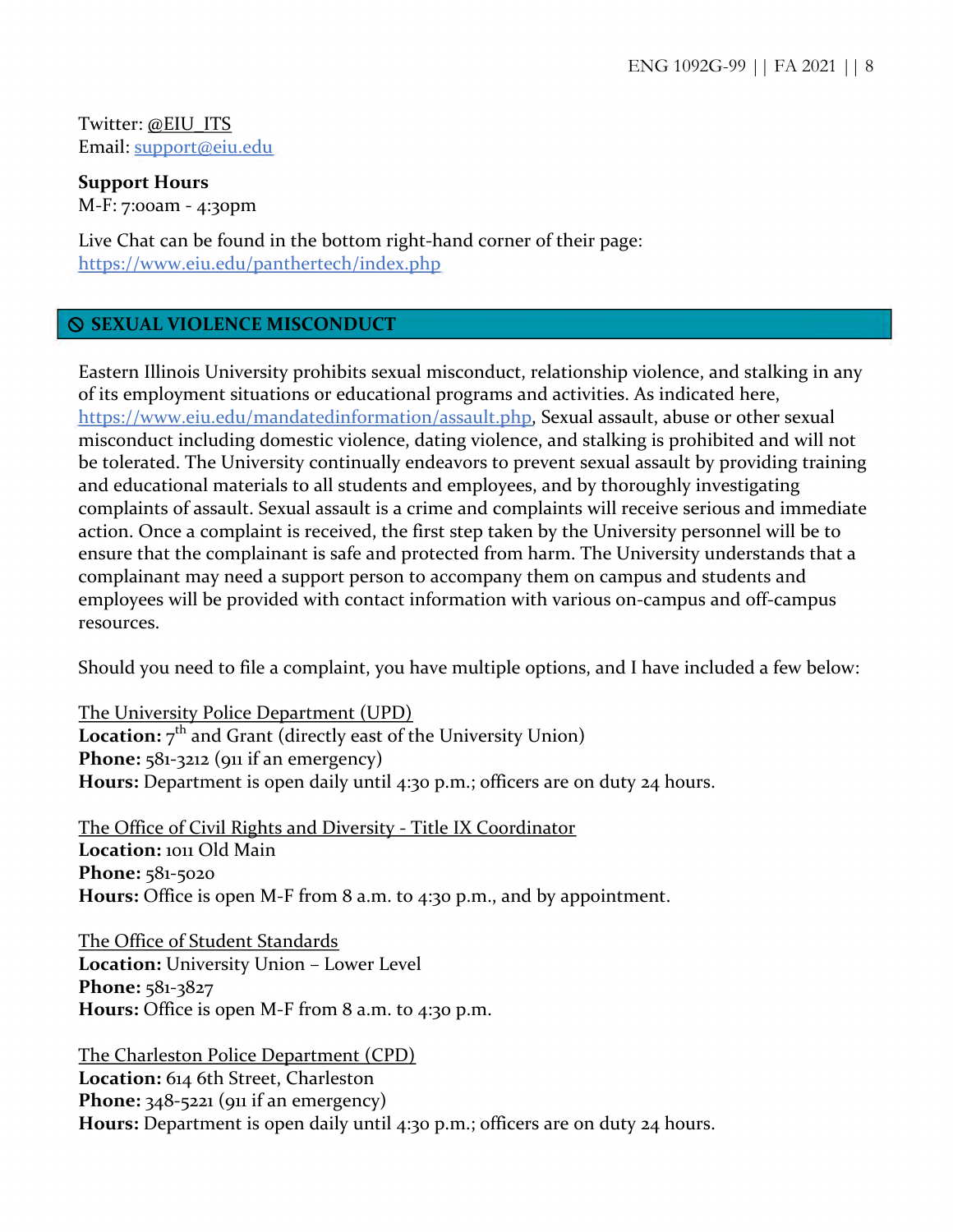# < **UPDATES**

This schedule is subject to changes at any point in the semester. If changes are made, you will be notified, and the changes will be available digitally.

# **T COURSE SCHEDULE**

**Key:** *Elements of Argument* (**EA)**; Discussion Board (**DB**); Reading Journal (**RJ**); Desire 2 Learn **(D2L);** Multimodal **(MM)**

| Date         | <b>What's Due</b>                                             | In-Class                                                                                                                            | Homework & Reminders                                                                                                                                           |  |  |
|--------------|---------------------------------------------------------------|-------------------------------------------------------------------------------------------------------------------------------------|----------------------------------------------------------------------------------------------------------------------------------------------------------------|--|--|
|              | Week <sub>1</sub>                                             |                                                                                                                                     |                                                                                                                                                                |  |  |
| Tue<br>08.24 |                                                               | <b>Course Syllabus &amp; Schedule</b><br>♦<br>What is Argument?<br>♦                                                                | $\Diamond$ <b>Read:</b> Elements of Argument ( <i>EA</i> ),<br>pp, 21-34<br>$\lozenge$ Write: Reading Journal (RJ) #1                                          |  |  |
| Thu<br>08.26 | $\lozenge$ RJ #1                                              | Discuss: EA, pp. 21-35<br>♦<br><b>Writing Summaries</b><br>♦                                                                        | <b>Read</b> : <i>EA</i> , pp. 35-40; pp. 89-103<br>♦<br>Write: Discussion Board (DB) #1                                                                        |  |  |
|              |                                                               | Week 2                                                                                                                              |                                                                                                                                                                |  |  |
| Tue<br>08.31 | $\lozenge$ DB #1                                              | Introduction Project #1, Part I (P#1, Pt<br>1): Written Argument Analysis<br>DB#1<br>♦<br><b>Op-Ed Analysis</b><br>♦                | ♦ Read: "The Other America," MLK Jr.<br>$(D_2L)$<br>↑ Read: EA, pp. 129-136<br>Write: RJ #2                                                                    |  |  |
| Thu<br>09.02 | $\Diamond$ RJ #2                                              | <b>Rhetorical Appeals Activity</b><br>♦<br>$\Diamond$<br>RJ#2<br>$P#1$ , Pt. 1 Example(s)<br>♦                                      | Read: Black Lives Matter Memoir<br>♦<br>excerpt, Khan-Cullors and Bandele<br>Write: DB #2<br>♦<br>Write: P#1, Pt. 1 Worksheet                                  |  |  |
|              |                                                               | Week 3                                                                                                                              |                                                                                                                                                                |  |  |
| Tue<br>09.07 | $\lozenge$ DB #2<br>$\lozenge$ P#1, Pt. I<br><b>Worksheet</b> | DB#2<br>♦<br>Create P#1, Pt. 1 Peer Review<br>♦<br>Create P#1, Pt. 1 Outline<br>♦<br>In-Class Drafting: P #1, Part I                | Compose: P#1, Pt I Rough Draft-<br>♦<br>due Thu, 09.09                                                                                                         |  |  |
| Thu<br>09.09 | P#1, Pt 1 Rough<br><b>Draft</b>                               | Project #1, Part I Peer Reviews<br>♦<br>Overview: Course Reflections and<br>♦<br><b>Revision Write-Ups</b>                          | ♦ Write: P#1, Pt I Final Draft,<br>Reflection, and Revision Write-Up<br>due Sun, 09.12, by midnight (D2L)<br>Read: Writer/Designer, Chapter 1<br>♦<br>$(D_2L)$ |  |  |
| Week 4       |                                                               |                                                                                                                                     |                                                                                                                                                                |  |  |
| Tue<br>09.14 |                                                               | Introduction: Project #1, Part II (P#1,<br>Pt. II): Multimodal Argument<br><b>Analysis</b><br><b>Analyzing Visual Rhetoric</b><br>♦ | <b>Read:</b> <i>EA</i> , pp. 42-51<br>Write: $\overline{R}$ #3<br>♦                                                                                            |  |  |
| Thu<br>09.16 | $\sqrt{RJ}/73$                                                | ♦ Analyzing Photos<br>♦ Analyzing Ads                                                                                               | Read: Writer/Designer, Chapter 2<br>♦<br>$(D_2L)$<br>$\Diamond$ Write: DB #3<br>Write: P#1, Pt. II Worksheet                                                   |  |  |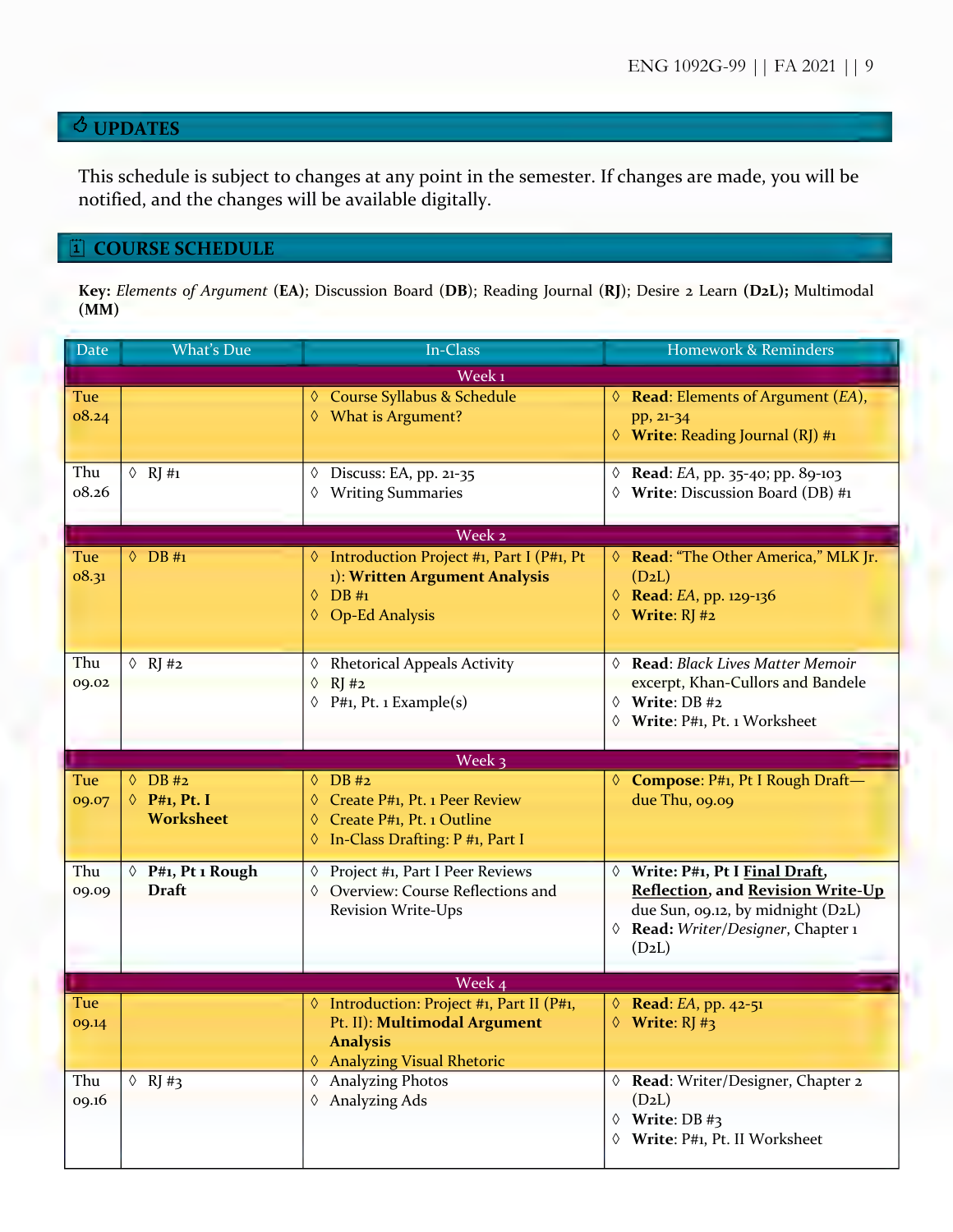| <b>Date</b>  | What's Due                                                     | In-Class                                                                                                                                                               | Homework & Reminders                                                                                                           |  |  |
|--------------|----------------------------------------------------------------|------------------------------------------------------------------------------------------------------------------------------------------------------------------------|--------------------------------------------------------------------------------------------------------------------------------|--|--|
|              | Week 5                                                         |                                                                                                                                                                        |                                                                                                                                |  |  |
| Tue<br>09.21 | $\lozenge$ DB #3<br>$\lozenge$ P#1, Pt. II<br><b>Worksheet</b> | $\lozenge$ DB #3<br>Create P#1, Pt. II Outline<br>♦<br>Create P#1, Pt. II Peer Review<br>♦<br>P#1, Pt. II In-Class Drafting<br>♦<br><b>MM Analyses Example(s)</b><br>♦ | ♦ Write: P#1, Pt. II Rough Draft-due<br>Thur, 09.23, by 9:30 am                                                                |  |  |
| Thu<br>09.23 | P#1, Pt. II Rough<br><b>Draft</b>                              | ♦ P#1, Pt. II Peer Review                                                                                                                                              | Write: P#1, Pt. II Final Draft,<br>$\Diamond$<br><b>Reflection, and Revision Write-Up</b><br>due Sun, 09.26, by midnight (D2L) |  |  |
|              |                                                                | Week 6                                                                                                                                                                 |                                                                                                                                |  |  |
| Tue<br>09.28 |                                                                | ♦ Introduction Project #2: Research<br><b>Annotated Bibliography + Synthesis</b><br><b>Finding Scholarly Sources Workshop</b><br>♦                                     | Read: EA, pp. 139-146; pp. 539-549<br>Write: $RI#4$<br>♦                                                                       |  |  |
| Thu<br>09.30 | $\lozenge$ RJ #4                                               | $\lozenge$ RJ #4<br>Brainstorm P#2 Topics & Perspectives<br>♦<br>Conference Sign-Up                                                                                    | ♦ Read: EA, pp. 363-389<br>Write: P#2 Proposal (due at<br>conference)<br>♦ Conference #1 next Tue, 10.05 &<br>Wed, 10.06       |  |  |
|              |                                                                | Week 7                                                                                                                                                                 |                                                                                                                                |  |  |
| Tue<br>10.05 | $\lozenge$ P#2 Proposal                                        | ↑ NO CLASS-Conferences Tue, 10.05 &<br>Wed, 10.06                                                                                                                      | <b>Read</b> : <i>EA</i> , pp. 169-182; pp. 187-88<br>$\lozenge$ Write: RJ #5                                                   |  |  |
| Thu<br>10.07 | $\sqrt{RJ}/75$                                                 | $\Diamond$<br>RJ#5<br>Toulmin Argument Model<br>♦                                                                                                                      | $\Diamond$ Read: EA, pp. 191-214<br>Write: $DB \#4$                                                                            |  |  |
|              |                                                                | Week 8                                                                                                                                                                 |                                                                                                                                |  |  |
| Tue<br>10.12 | $\lozenge$ DB #4                                               | DB#4<br>♦<br><b>Appeals to Needs &amp; Values</b><br><b>CER Paragraph</b>                                                                                              | Read: EA, pp. 332-343<br>Write: RJ#6<br>♦                                                                                      |  |  |
| Thu<br>10.14 | $\lozenge$ RJ #6                                               | $\lozenge$ RJ#6<br>♦<br>Use of Sources (Stedman)<br><b>MLA Scavenger Hunt</b><br>♦                                                                                     | $\Diamond$ Read: <i>EA</i> , pp. 555-571 (Choose 3)<br>Essays)<br>$\lozenge$ Write: DB #5                                      |  |  |
| Week 9       |                                                                |                                                                                                                                                                        |                                                                                                                                |  |  |
| Tue<br>10.19 | $\lozenge$ DB #5                                               | DB#5<br>♦<br><b>Drawing Connections: Climate Change</b>                                                                                                                | Write: P#2 Worksheet                                                                                                           |  |  |
| Thu<br>10.21 | P#2 Worksheet<br>♦                                             | ♦ Drawing Connections: P#2                                                                                                                                             | ♦ No Readings<br>Write: P#2—Rough Draft is due next<br>Thur., 10.28                                                            |  |  |
|              |                                                                | Week 10                                                                                                                                                                |                                                                                                                                |  |  |
| Tue<br>10.26 |                                                                | <b>Review P #2 Examples</b><br>♦<br><b>Create P#2 Outline</b><br>♦<br><b>Create P#2 Peer Review</b><br>♦                                                               | ♦ Write: P#2 Rough Draft—due Thu,<br>10.28                                                                                     |  |  |
| Thu<br>10.28 | $\Diamond$ P#2 Rough Draft                                     | ♦ P#2 Peer Review                                                                                                                                                      | Write: P#2 Final Draft, Reflection,<br>♦<br>and Revision Write-Up due Sun,<br>10.31, by midnight (D2L)                         |  |  |